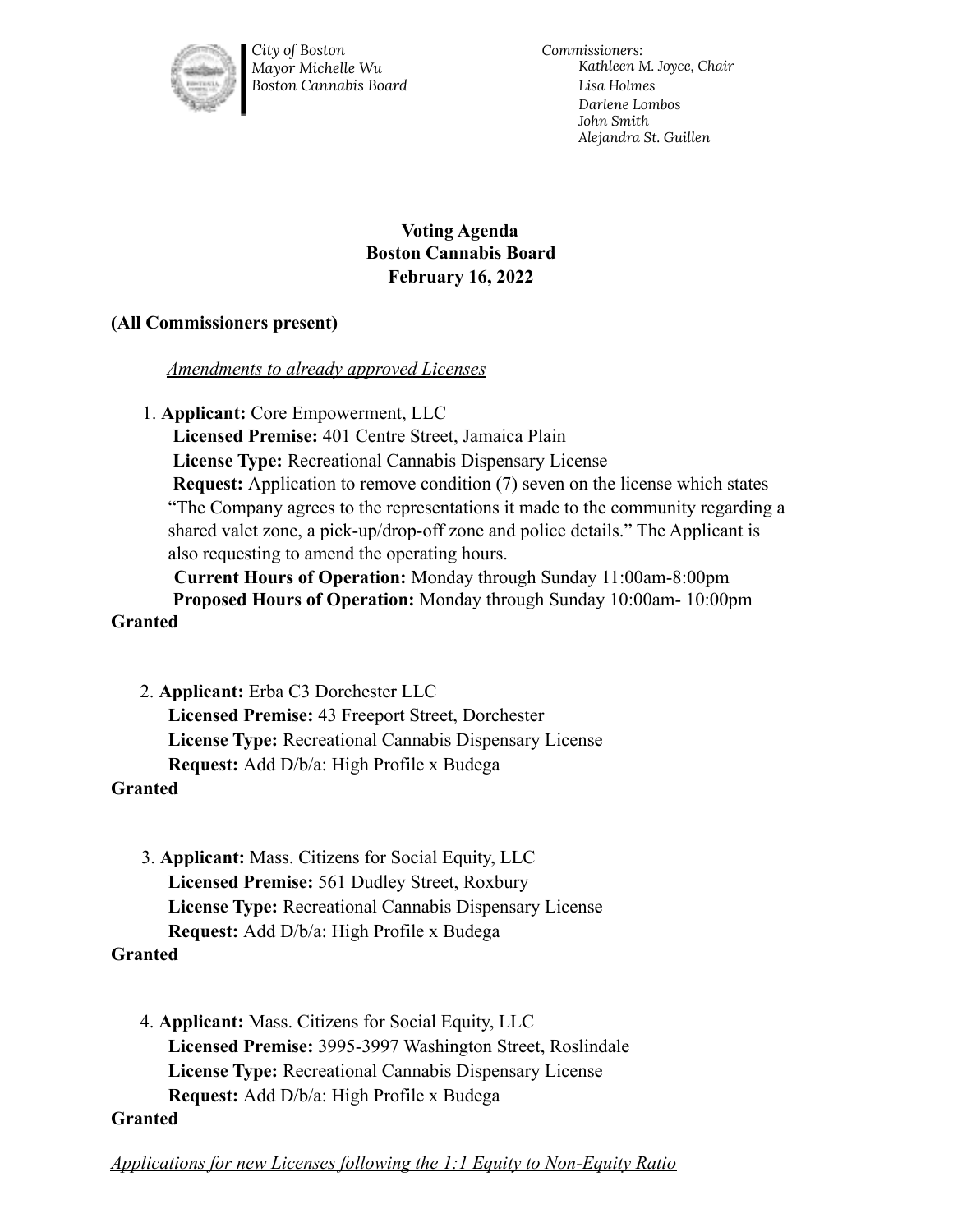5. **Applicant:** Hyde Park Dispensary, LLC ("Hyde Park Dispensary") **Proposed Licensed Premise:** 1589 Blue Hill Avenue, Mattapan **License Type:** Recreational Cannabis Dispensary License **Proposed Hours of Operation:** 11:00am- 8:00pm (7) Seven Days a week **Equity Status:** Equity Applicant *Rescheduled to the BCB's March 9, 2022 Hearing*

6. **Applicant:** CNA Stores, Inc. ("CNA Stores") **Proposed Licensed Premise:** 70 Von Hillern Street, Dorchester **License Type:** Recreational Cannabis Dispensary License **Proposed Hours of Operation:** 9:00am – 9:00pm (7) Seven Days a week **Equity Status:** Non**-**Equity Applicant **THERE IS A BUFFER ZONE CONFLICT WITH ANOTHER CANNABIS ESTABLISHMENT**

*Granted conditionally* **pending zoning relief for buffer zone variance.**

7. **Applicant:** High Street Cannabis Group, LLC ("High Street") **Proposed Licensed Premise:** 200 High Street, Downtown **License Type:** Recreational Cannabis Dispensary License **Proposed Hours of Operation:** 9:00am – 9:00pm (7) Seven Days a week **Equity Status:** Equity Applicant **THERE IS A BUFFER ZONE CONFLICT WITH ANOTHER CANNABIS ESTABLISHMENT**

*Granted conditionally* **pending zoning relief for buffer zone variance (four to one). Commissioner St. Guillen voted to Reject**

*Application to add medical to already existing recreational license along with requests to amend the current recreational license. Please note that the addition of medical does not count toward the purposes of the 1:1 Equity to Non-Equity Ratio*

8. **Applicant:** Berkshire Roots, Inc.

**Proposed Licensed Premise:** 251-253 Meridian Street, East Boston **License Type:** Co-located Medical and Recreational Cannabis Dispensary **Equity Status:** Non**-**Equity Applicant

**Request:** Amend hours of operation

**Current Hours of Operation:** Monday through Saturday 9:00am-7:00pm Sunday 11:00am-6:00pm.

**Proposed Hours of Operation:** Monday through Saturday 10:00am-9:00pm Sunday 10:00am - 7:00pm

*\*Currently approved for recreational adding medical. Applicant has withdrawn it's request to allow for third party delivery*

- **1. Granted To add medical license to an already existing recreational operation.**
- **2. Deferred Amending operating hours until BCB's March 9, 2022 hearing.**